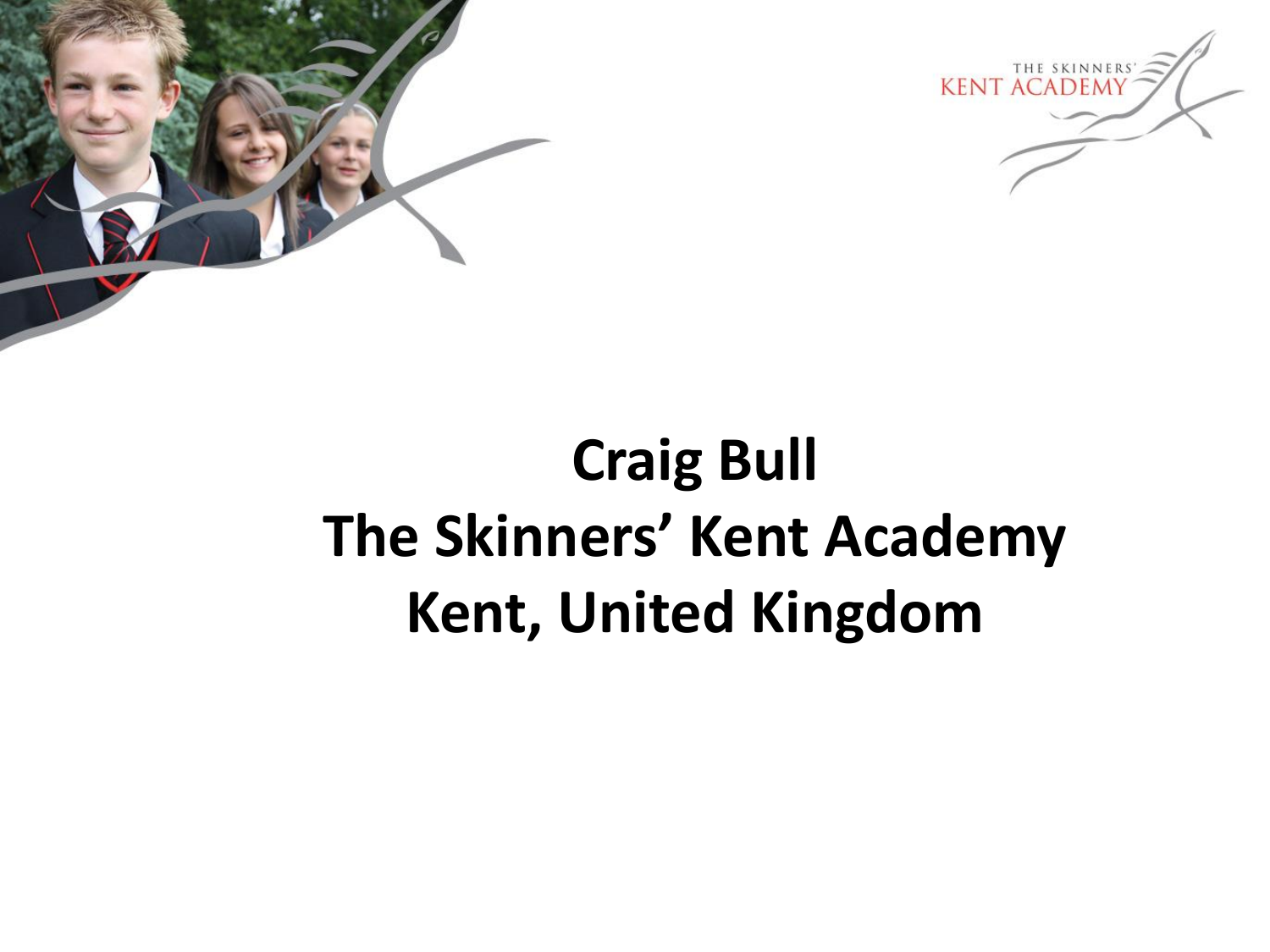

### Sharing Practice

# Whole school development of classroom practice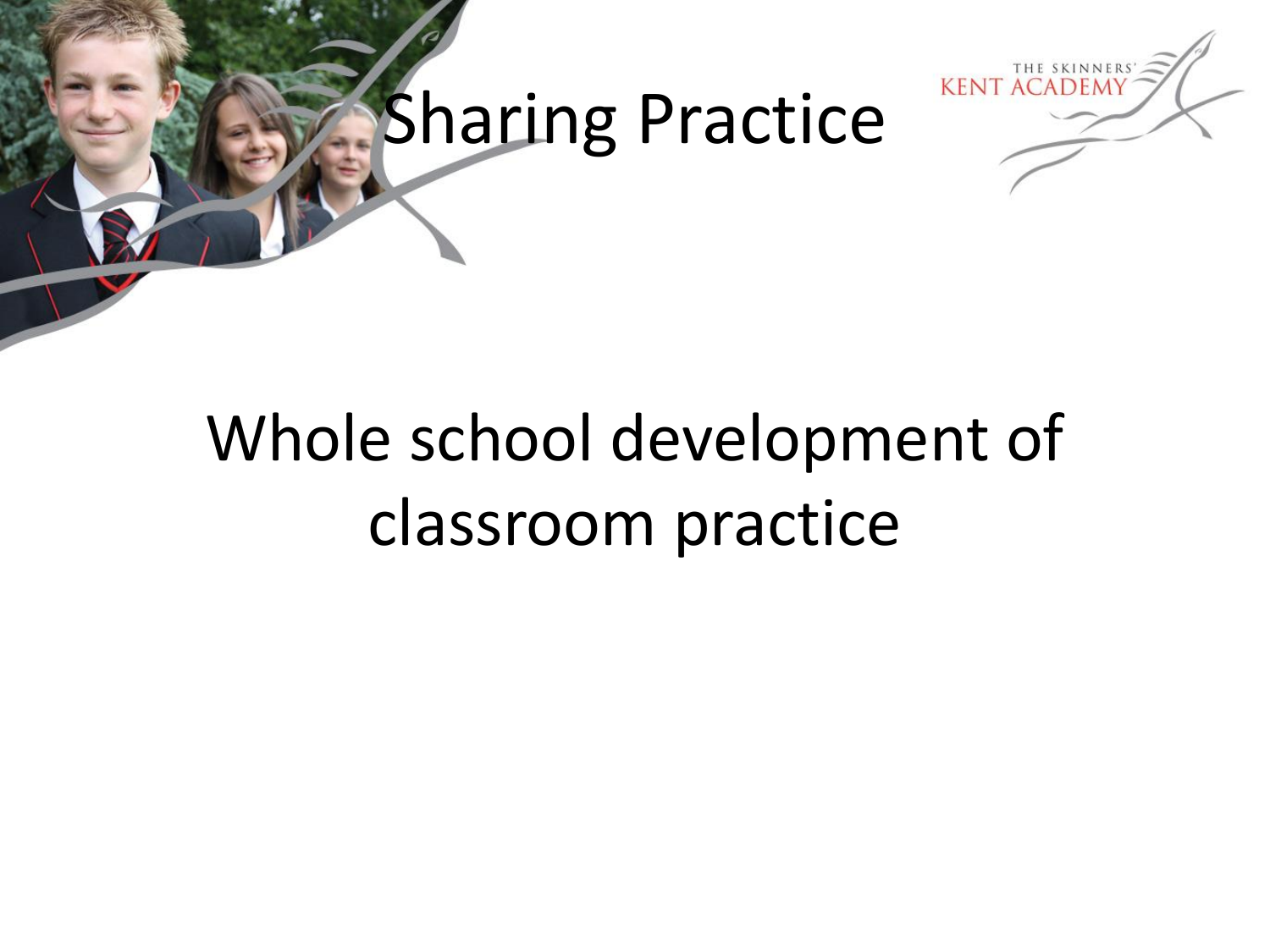# SAMR

**KENT ACADEMY** 

|  | Level               | <b>Definition</b>                                                                                                                                                                                                                         | <b>Examples</b>                                                                                                                                                                                                                                                    | <b>Functional Change</b>                                                                                                                                                                                                                                                                                                                                                                                                                                                                                        |
|--|---------------------|-------------------------------------------------------------------------------------------------------------------------------------------------------------------------------------------------------------------------------------------|--------------------------------------------------------------------------------------------------------------------------------------------------------------------------------------------------------------------------------------------------------------------|-----------------------------------------------------------------------------------------------------------------------------------------------------------------------------------------------------------------------------------------------------------------------------------------------------------------------------------------------------------------------------------------------------------------------------------------------------------------------------------------------------------------|
|  | <b>Substitution</b> | Computer technology is used to<br>perform the same task as was done finish it, pass it in.<br>before the use of computers.                                                                                                                | Students print out worksheet,                                                                                                                                                                                                                                      | No functional change in teaching and<br>learning. There may well be times when this the<br>appropriate level of work as there is no real gain to<br>be had from computer technology. One needs to<br>decide computer use based on any other possible<br>benefits. This area tends to be teacher centric where<br>the instructor is guiding all aspects of a lesson.                                                                                                                                             |
|  | <b>Augmentation</b> | Computer Technology offers an<br>effective tool to perform common<br>tasks.                                                                                                                                                               | Students take a quiz using a<br>Google Form instead of using<br>pencil and paper.                                                                                                                                                                                  | There is some functional benefit here in that paper is<br>being saved, students and teacher can receive<br>almost immediate feedback on student level of<br>understanding of material. This level starts to move<br>along the teacher / student centric continuum. The<br>impact of immediate feedback is that students may<br>begin to become more engaged in learning.                                                                                                                                        |
|  | <b>Modification</b> | This is the first step over the line<br>between enhancing the traditional<br>goings-on of the classroom and<br>transforming the classroom.<br>Common classroom tasks are being<br>accomplished through the use of<br>computer technology. | Students are asked to write an<br>essay around the theme "And<br>This I Believe". An audio<br>recording of the essay is made<br>along with an original musical<br>soundtrack. The recording will<br>audience such as parents, or<br>college admission counsellors. | There is significant functional change in the<br>classroom. While all students are learning similar<br>writing skills, the reality of an authentic audience<br>gives each student has a personal stake in the quality<br>of the work. Computer technology is necessary for<br>this classroom to function allowing peer and teacher<br>be played in front of an authentic feedback, easy rewriting, and audio<br>recording. Questions about writing skills increasingly<br>come from the students themselves.    |
|  | <b>Redefintion</b>  | Computer technology allows for<br>new tasks that were previously<br>inconceivable.                                                                                                                                                        | A classroom is asked to create a<br>essential question related to<br>important concepts. Teams of<br>students take on different<br>subtopics and collaborate to<br>are expected to contact outside<br>sources for information.                                     | At this level, common classroom tasks and computer<br>documentary video answering an technology exist not as ends but as supports for<br>student centred learning. Students learn content<br>and skills in support of important concepts as they<br>pursue the challenge of creating a professional<br>quality video. Collaboration becomes necessary and<br>create one final product. Teams technology allows such communications to<br>occur. Questions and discussion are increasingly<br>student generated. |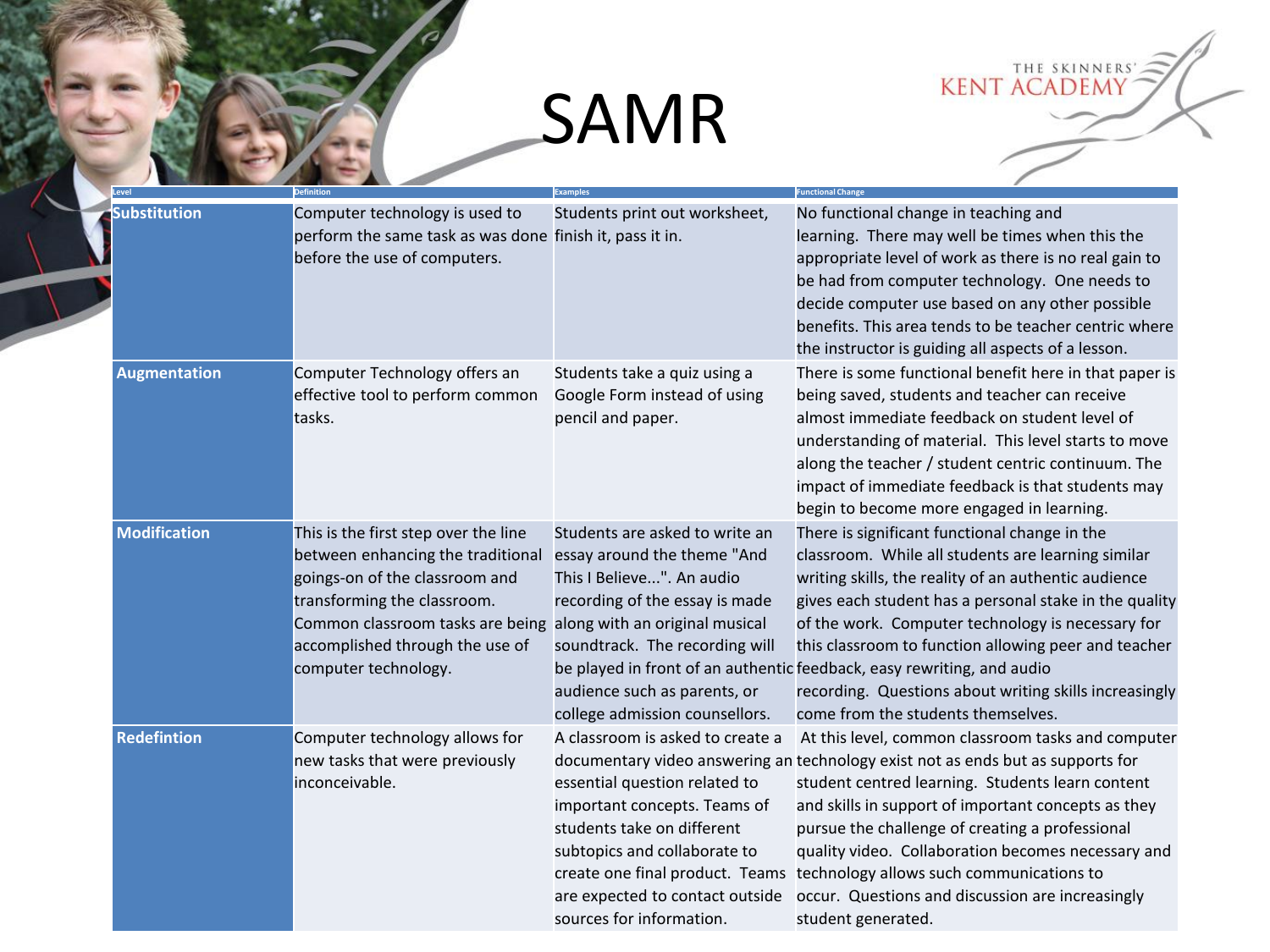# erformance Management

Level  $1$  – Explore (Apps which promote knowledge and understanding)

Level 2 – Create (Apps which allow students to complete/create work)

Level 3 – Interact (Apps which allow students and teachers to interact)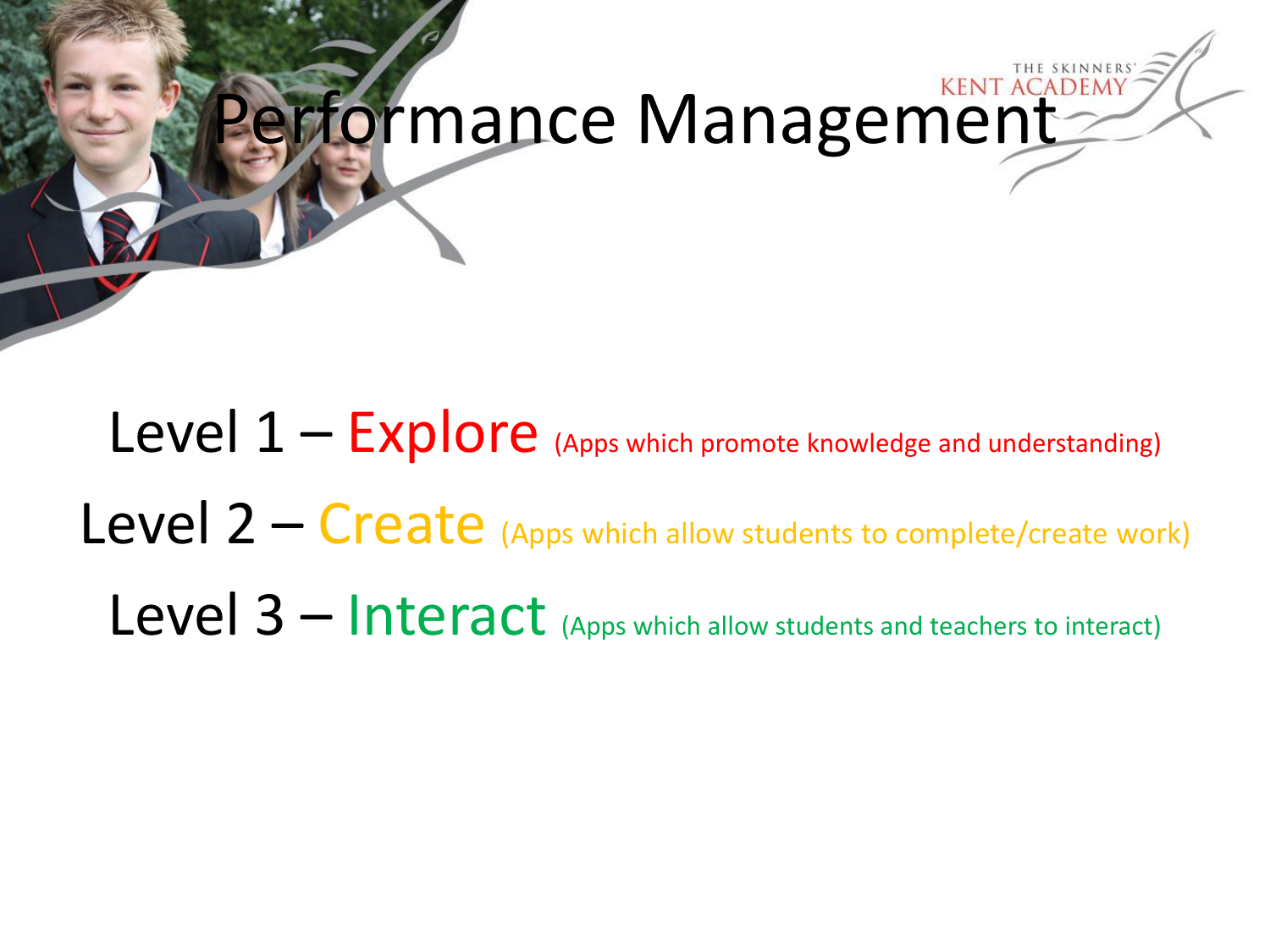## SKA App Store



### Explore



#### **Create**



#### Interact

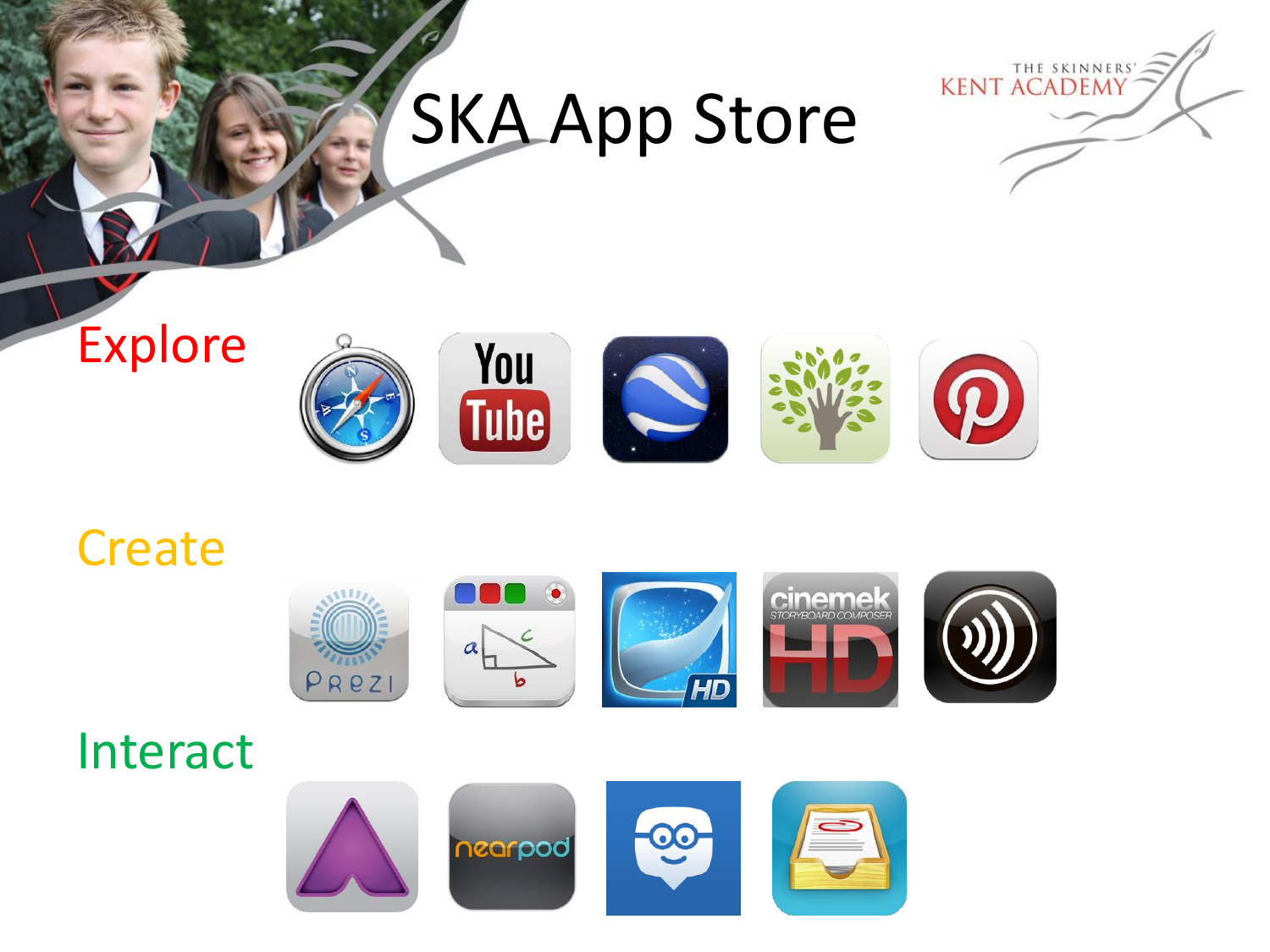

# Student Leadership

### iLeaders

### Digital Genius